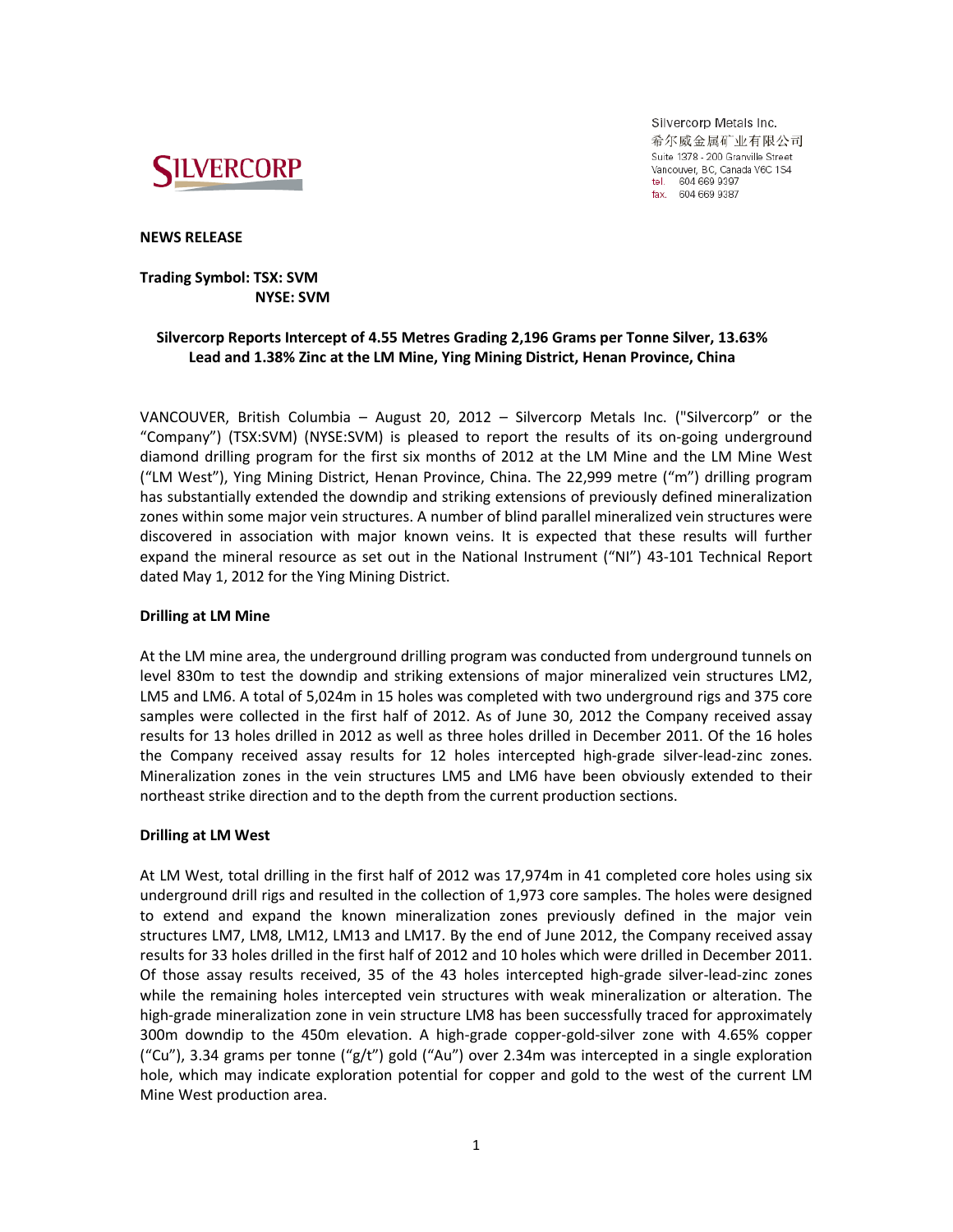Table 1 below lists assay results for 47 holes that intercepted significant mineralization at the LM Mine and the LM Mine West. Highlights of selected intercepts are as follows:

LM Mine:

- Hole ZKL5604 intercepted 1.21m of Vein LM5E grading at 545 g/t silver ("Ag"), 3.10% lead ("Pb") and 0.53% zinc ("Zn") at the 592m elevation;
- Hole ZKX12802 intercepted 6.81m of Vein W6 grading 314 g/t Ag, 1.99% Pb and 0.40% Zn at the 784m elevation, including a 0.22m interval grading 1,087 g/t Ag, 16.39% Pb and 7.57% Zn and a 1.31m interval grading 959 g/t Ag, 4.29% Pb and 0.08% Zn;
- Hole ZKL5405 intercepted 4.55m of LM2 grading 2,196 g/t Ag, 13.63% Pb and 1.38% Zn at the 724m elevation, including a 3.18m interval grading 3,091 g/t Ag, 17.00% Pb and 1.92% Zn;
- Hole ZKL6005 intercepted 2.51m of Vein LM5W grading 754 g/t Ag, 5.56% Pb and 0.77% Zn at the 564m elevation, including a 0.38 interval grading 1,307 g/t Ag, 4.46% Pb and 0.51% Zn.

LM West:

- Hole ZKX11121 intercepted 2.45m of Vein LM16 grading 408 g/t Ag, 3.64% Pb and 0.23% Zn at the 737m elevation;
- Hole ZKX0605 intercepted 1.10m of Vein LM12 grading 1,485 g/t Ag, 1.83% Pb and 0.12% Zn at the 873m elevation;
- Hole ZKX0803 intercepted 0.94m of Vein LM8 grading 538 g/t Ag, 0.95% Pb and 0.05% Zn at the 921m elevation;
- Hole ZKX10804 intercepted 0.94m of Vein LM8 grading 1,371 g/t Ag, 0.91% Pb and 0.28% Zn at the 456m elevation, including a 0.54m interval grading 2,227 g/t Ag, 1.36% Pb and 0.45% Zn;
- Hole ZKX11002 intercepted 1.18m of Vein LM8 grading 904 g/t Ag, 2.35% Pb and 0.86% Zn at the 650m elevation, including a 0.63m interval grading 1,642 g/t Ag, 4.30% Pb and 1.56% Zn;
- Hole ZKX3601 intercepted a 3.45m of Vein LM16 grading 413g/t Ag, 5.16% Pb and 0.15% Zn at the 811m elevation, including a 1.02m interval grading 1,290 g/t Ag, 16.42% Pb and 0.43% Zn;
- Hole ZKX0931 intercepted a 2.34m of a new copper-gold-silver zone grading 46 g/t Ag, 3.34 g/t Au and 4.65% Cu.

All intervals are reported as down-hole lengths and are not corrected to true widths for the mineralized intervals as drill holes typically cut mineralization at variable angles and geometries of mineralized zones remain speculative until further drilling is completed.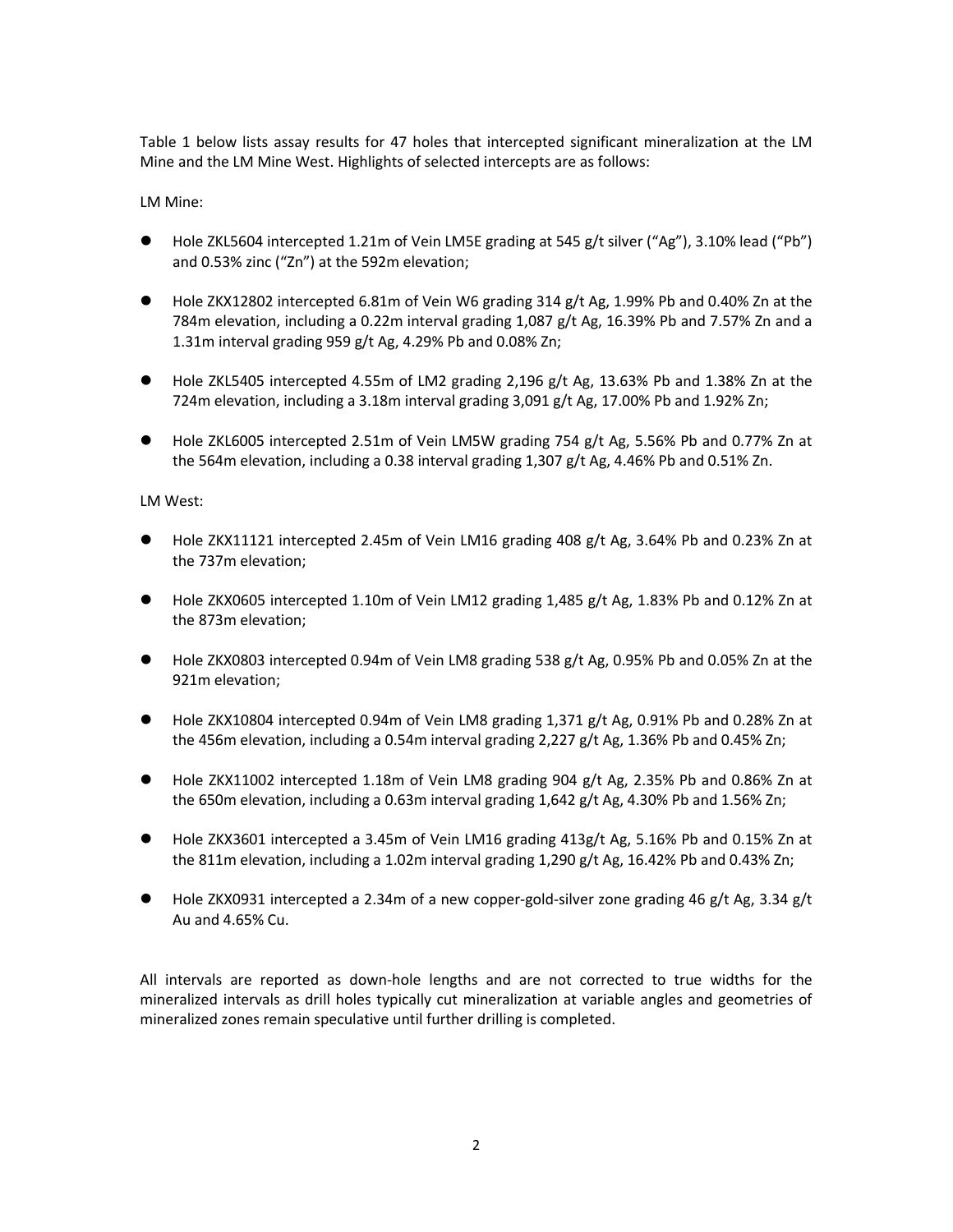| <b>Drill Hole</b> | From (m) | To $(m)$ | Interval | Elevation | Ag $(g/t)$ | Pb (%) | Zn (%) | Au (g/t) | Cu (%) | Mineralized<br>Vein |
|-------------------|----------|----------|----------|-----------|------------|--------|--------|----------|--------|---------------------|
| <b>LM Mine</b>    |          |          |          |           |            |        |        |          |        |                     |
| ZKL5406           | 315.76   | 316.09   | 0.33     | 497       | 121        | 2.75   | 1.26   | < 0.10   | 0.03   | LM5                 |
|                   |          |          |          |           |            |        |        |          |        | vein                |
|                   | 330.22   | 330.37   | 0.15     | 484       | 269        | 0.32   | 0.09   | 0.53     | 0.02   | parallel to         |
|                   |          |          |          |           |            |        |        |          |        | LM <sub>5</sub>     |
|                   |          |          |          |           |            |        |        |          |        | vein                |
|                   | 360.73   | 360.95   | 0.22     | 455       | 865        | 1.27   | 0.30   | 3.43     | 0.06   | parallel to         |
|                   |          |          |          |           |            |        |        |          |        | LM5                 |
|                   |          |          |          |           |            |        |        |          |        | vein                |
| <b>ZKL5407</b>    | 142.90   | 143.67   | 0.77     | 651       | 153        | 0.28   | 0.67   | 0.02     | 0.09   | parallel to         |
|                   |          |          |          |           |            |        |        |          |        | LM6W                |
|                   | 227.98   | 228.16   | 0.18     | 567       | 243        | 0.32   | 0.13   | 0.08     | 0.06   | LM6W                |
|                   | 256.27   | 258.82   | 2.55     | 536       | 182        | 0.42   | 0.16   | 0.02     | 0.09   | LM6                 |
| Including         | 257.72   | 257.87   | 0.15     |           | 1117       | 4.94   | 0.91   | 0.02     | 0.29   | LM6                 |
| ZKL6401           | 347.46   | 347.86   | 0.40     | 732       | 104        | 0.76   | 0.30   | 0.02     | 0.02   | LM5                 |
| <b>ZKL6402</b>    | 229.20   | 229.35   | 0.15     | 715       | 377        | 1.17   | 0.16   | 0.00     | 0.14   | LM6                 |
| <b>ZKL5604</b>    | 296.95   | 298.16   | 1.21     | 592       | 545        | 3.10   | 0.53   | 0.04     | 0.25   | LM5E                |
|                   |          |          |          |           |            |        |        |          |        | vein                |
| <b>ZKL5605</b>    | 121.69   | 122.32   | 0.63     | 695       | 168        | 3.19   | 3.93   | 0.01     | 0.01   | parallel to         |
|                   |          |          |          |           |            |        |        |          |        | LM6W                |
|                   |          |          |          |           |            |        |        |          |        | vein                |
|                   | 188.95   | 189.25   | 0.30     | 641       | 116        | 1.49   | 0.98   | 0.08     | 0.02   | parallel to         |
|                   |          |          |          |           |            |        |        |          |        | LM6W                |
|                   | 192.99   | 193.54   | 0.55     | 638       | 221        | 1.06   | 0.87   | 0.01     | 0.08   | LM6W                |
|                   | 223.11   | 223.43   | 0.32     | 614       | 47         | 4.17   | 0.30   | 0.00     | 0.01   | LM6                 |
| ZKL6601           | 346.81   | 347.39   | 0.58     | 690       | 165        | 0.30   | 1.47   | 0.00     | 0.03   | LM5                 |
|                   |          |          |          |           |            |        |        |          |        | vein                |
| <b>ZKL0803</b>    | 293.65   | 294.17   | 0.52     | 577       | 364        | 0.00   | 0.01   | 0.00     | 0.02   | parallel to         |
|                   |          |          |          |           |            |        |        |          |        | LM1                 |
|                   |          |          |          |           |            |        |        |          |        | vein                |
| <b>ZKL0802</b>    | 167.47   | 167.81   | 0.34     | 711       | 303        | 0.01   | 0.02   | 0.04     | 0.01   | parallel to         |
|                   |          |          |          |           |            |        |        |          |        | LM1                 |
| ZKL0104           | 152.15   | 152.59   | 0.44     | 687       | 13         | 5.34   | 0.53   | 0.05     | 0.01   | $LM2-2$             |
|                   |          |          |          |           |            |        |        |          |        | vein                |
|                   | 155.00   | 155.42   | 0.42     | 684       | 129        | 1.55   | 0.35   | 0.05     | 0.04   | parallel to         |
|                   |          |          |          |           |            |        |        |          |        | LM2-2               |
|                   |          |          |          |           |            |        |        |          |        | vein                |
|                   | 242.35   | 242.55   | 0.20     | 602       | 1504       | 2.99   | 1.32   | 0.26     | 0.28   | parallel to         |
|                   |          |          |          |           |            |        |        |          |        | LM2-2               |

## **Table 1: Selected drill hole results from the LM Mine and the LM Mine West**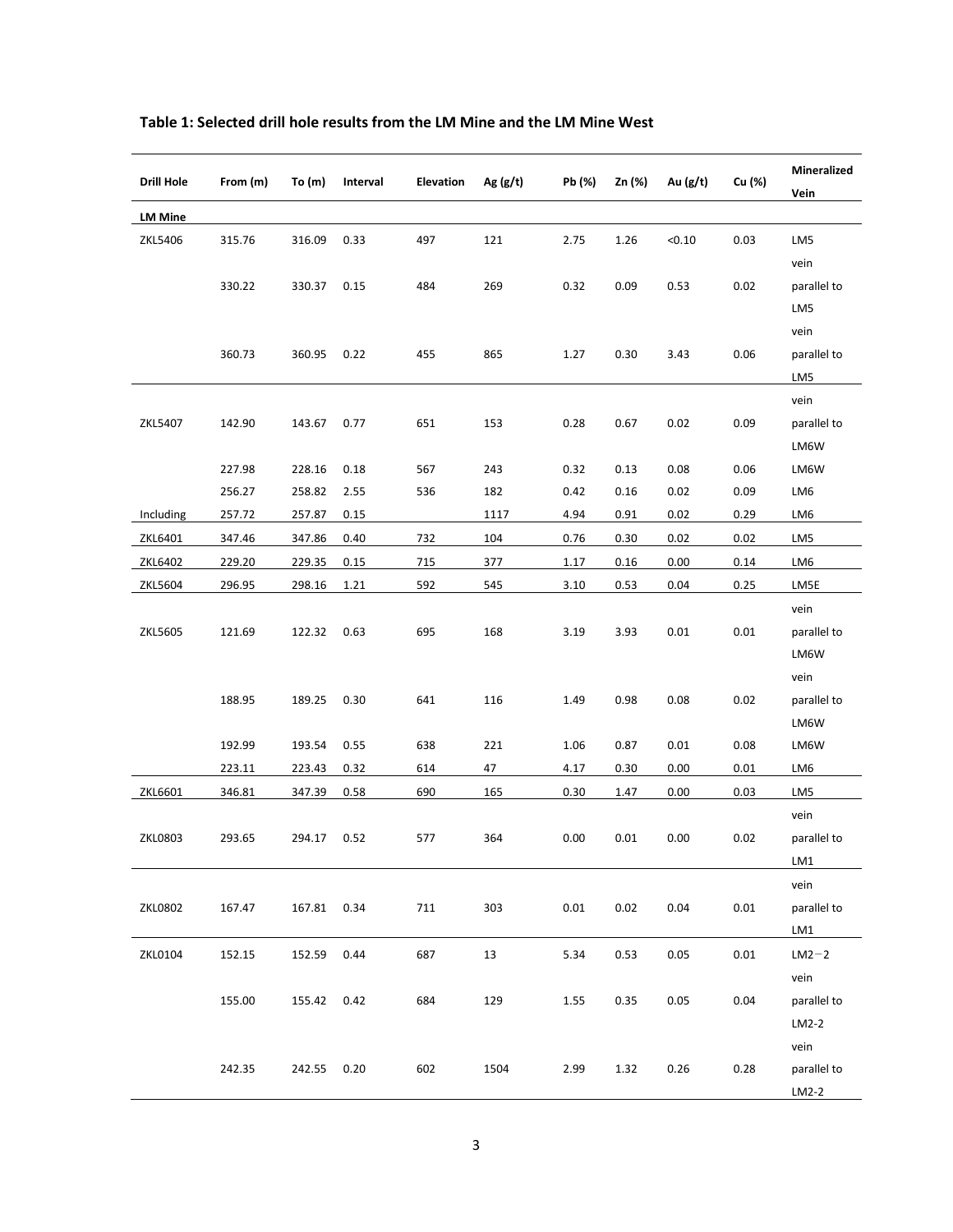| <b>Drill Hole</b>   | From (m) | To $(m)$ | Interval | Elevation | Ag $(g/t)$ | Pb (%) | Zn (%) | Au (g/t) | Cu (%) | Mineralized<br>Vein |
|---------------------|----------|----------|----------|-----------|------------|--------|--------|----------|--------|---------------------|
| <b>ZKL5405</b>      | 58.89    | 60.12    | 1.23     | 743       | 381        | 8.18   | 0.29   | 0.07     | 0.04   | LM2 Branch          |
| Including           | 59.29    | 59.72    | 0.43     |           | 835        | 20.41  | 0.57   | 0.12     | 0.09   | LM2 Branch          |
|                     | 77.91    | 82.46    | 4.55     | 724       | 2196       | 13.63  | 1.38   | 0.14     | 0.31   | LM <sub>2</sub>     |
| Including           | 79.04    | 82.22    | 3.18     |           | 3091       | 17.00  | 1.92   | 0.17     | 0.43   |                     |
|                     | 111.13   | 111.53   | 0.40     | 700       | 186        | 1.27   | 0.13   | 0.05     | 0.02   | LM2 Branch          |
| <b>ZKL6005</b>      | 177.00   | 177.40   | 0.40     | 658       | 59         | 1.35   | 0.22   | 0.05     | 0.02   | LM6E                |
|                     | 270.36   | 272.87   | 2.51     | 564       | 754        | 5.56   | 0.77   | 0.20     | 0.17   | LM5W                |
| Including           | 271.79   | 272.17   | 0.38     |           | 1307       | 4.46   | 0.51   | 0.15     | 0.29   | LM5W                |
|                     | 414.25   | 414.62   | 0.37     | 425       | 151        | 0.59   | 0.81   | 0.27     | 0.02   | LM5                 |
|                     | 429.90   | 430.08   | 0.18     | 410       | 50         | 2.62   | 1.83   | 0.12     | 0.01   | LM5E                |
| <b>LM Mine West</b> |          |          |          |           |            |        |        |          |        |                     |
| ZKX1331             | 106.09   | 106.65   | 0.56     | 880       | 41         | 8.56   | 0.33   | 0.69     | 0.04   | new zone            |
|                     | 153.52   | 154.65   | 1.13     |           | 196        | 1.15   | 0.13   | 0.01     | 0.01   | new zone            |
|                     | 304.37   | 307.06   | 2.69     |           | 19         | 5.36   | 0.02   | 0.02     | 0.00   | W5                  |
| ZKX12803            | 17.35    | 43.99    | 2.29     |           | 147        | 0.09   | 0.09   | 0.01     | 0.08   | new zone            |
| ZKX3203             | 314.47   | 314.87   | 0.40     | 684       | 109        | 0.18   | 0.08   | 0.02     | 0.03   | new zone            |
| ZKX2201             | 102.26   | 102.43   | 0.17     | 908       | 209        | 0.14   | 0.07   | 0.02     | 0.12   | new zone            |
| ZKX11121            | 26.41    | 26.57    | 0.16     | 989       | 92         | 3.94   | 0.11   | 0.02     | 0.03   | LM14                |
|                     | 419.56   | 422.01   | 2.45     | 737       | 408        | 3.64   | 0.23   | 0.09     | 0.67   | LM16                |
|                     |          |          |          |           |            |        |        |          |        | vein                |
| ZKX1531             | 262.91   | 263.08   | 0.17     | 794       | 143        | 0.05   | 0.19   | 0.02     | 0.08   | parallel to         |
|                     |          |          |          |           |            |        |        |          |        | W5                  |
|                     |          |          |          |           |            |        |        |          |        | vein                |
|                     | 268.18   | 268.39   | 0.21     | 791       | 259        | 0.78   | 0.95   | 0.07     | 0.02   | parallel to         |
|                     |          |          |          |           |            |        |        |          |        | W <sub>5</sub>      |
| ZKX0105             | 422.92   | 423.12   | 0.20     | 549       | 330        | 1.01   | 0.04   | 0.02     | 0.00   | LM13                |
|                     | 541.40   | 542.67   | 1.27     |           | 341        | 0.15   | 0.03   | 0.10     | 0.16   | LM12_2              |
|                     | 565.51   | 568.12   | 2.61     | 423       | 78         | 2.17   | 0.71   | 0.29     | 0.05   | LM12_1              |
|                     | 569.55   | 570.85   | 1.30     | 421       | 109        | 0.15   | 0.04   | 0.06     | 0.01   | LM12                |
| ZKX12804            | 24.97    | 25.23    | 0.26     | 909       | 75         | 1.17   | 0.50   | 0.00     | 0.05   | new zone            |
|                     |          |          |          |           |            |        |        |          |        | vein                |
|                     | 248.37   | 249.47   | 1.10     | 685       | 64         | 1.41   | 0.06   | 0.00     | 0.02   | parallel to         |
|                     |          |          |          |           |            |        |        |          |        | W6                  |
|                     |          |          |          |           |            |        |        |          |        | vein                |
|                     | 261.65   | 265.11   | 3.46     |           | 63         | 1.63   | 0.07   | $0.01\,$ | 0.03   | parallel to         |
|                     |          |          |          |           |            |        |        |          |        | W6                  |
|                     |          |          |          |           |            |        |        |          |        | vein                |
|                     | 325.03   | 325.88   | 0.85     |           | 184        | 0.16   | 0.01   | 0.00     | 0.02   | parallel to         |
|                     |          |          |          |           |            |        |        |          |        | W6                  |
| ZKX12601            | 92.77    | 93.72    | 0.95     |           | 117        | 0.24   | 0.07   | 0.01     | 0.01   | W6                  |
| ZKX0905             | 191.55   | 192.06   | 0.51     | 743       | 312        | 1.57   | 0.18   | 0.03     | 0.58   | LM10                |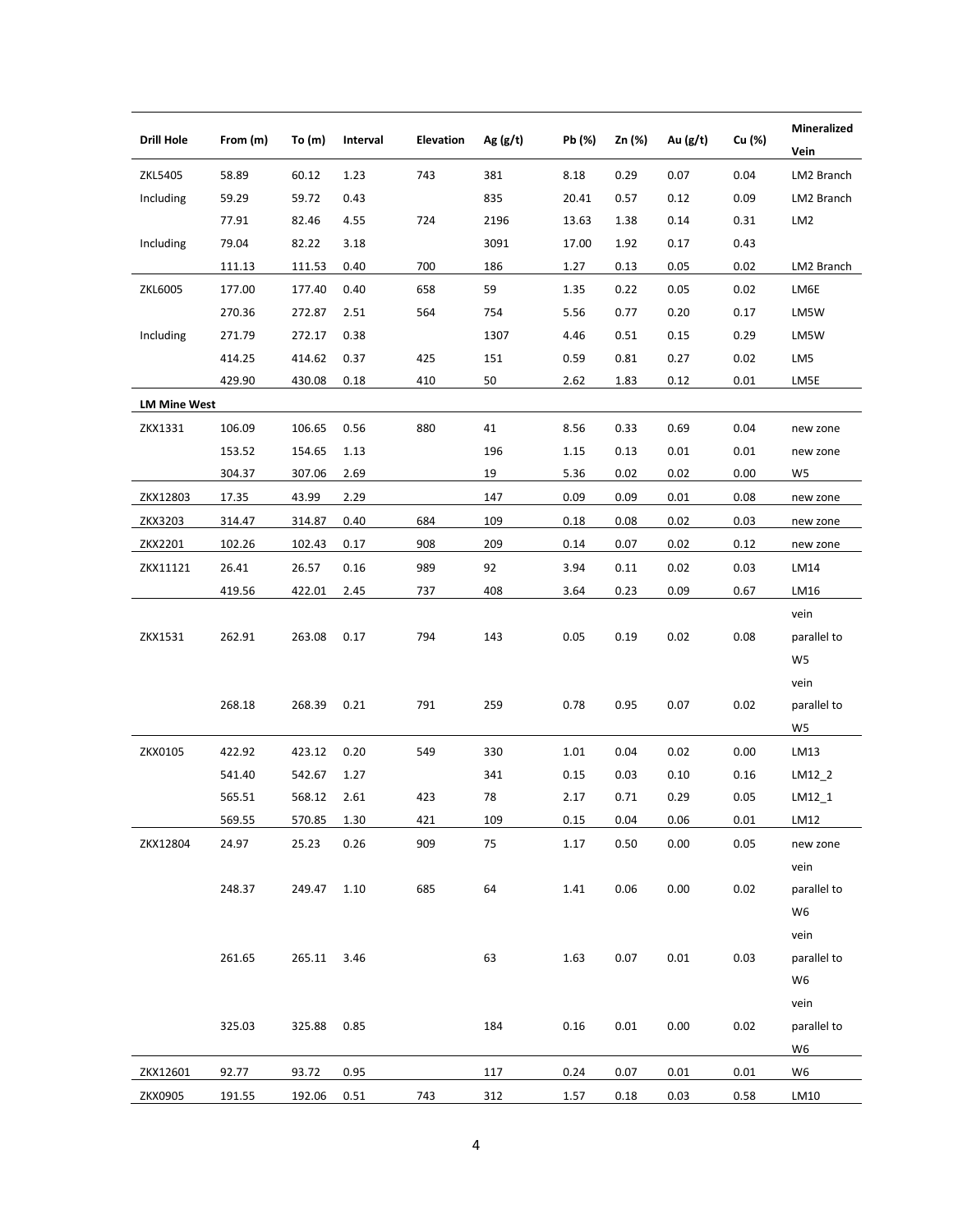| <b>Drill Hole</b> | From (m) | To $(m)$ | Interval | Elevation | Ag $(g/t)$     | Pb (%) | Zn (%) | Au (g/t) | Cu (%) | Mineralized<br>Vein |
|-------------------|----------|----------|----------|-----------|----------------|--------|--------|----------|--------|---------------------|
|                   |          |          |          |           |                |        |        |          |        | vein                |
| ZKX11122          | 428.87   | 429.09   | 0.22     | 702       | 127            | 0.31   | 0.07   | 0.00     | 0.12   | parallel to         |
|                   |          |          |          |           |                |        |        |          |        | LM16                |
| ZKX13001          | 149.13   | 149.42   | 0.29     | 853       | 249            | 1.03   | 0.08   | 0.00     | 0.04   | W6E                 |
|                   |          |          |          |           |                |        |        |          |        | vein                |
|                   | 155.56   | 155.76   | 0.20     | 850       | 108            | 2.96   | 0.36   | 0.00     | 0.07   | parallel to         |
|                   |          |          |          |           |                |        |        |          |        | W6E                 |
| ZKX0106           | 169.27   | 169.50   | 0.23     | 758       | 530            | 1.17   | 0.87   | 0.01     | 0.03   | new zone            |
| ZKX3401           | 96.03    | 96.68    | 0.64     | 903       | 109            | 1.99   | 0.08   | 0.01     | 0.01   | new zone            |
|                   |          |          |          |           |                |        |        |          |        | vein                |
| ZKX1323           | 490.58   | 490.93   | 0.35     | 527       | 240            | 0.81   | 1.82   | 0.02     | 0.02   | parallel to         |
|                   |          |          |          |           |                |        |        |          |        | LM7                 |
|                   | 592.48   | 593.99   | 1.51     | 449       | 154            | 1.17   | 0.01   | 0.05     | 0.00   | LM7                 |
|                   |          |          |          | 706       |                | 0.27   | 0.05   | 0.00     | 0.03   | vein<br>parallel to |
| ZKX11123          | 366.92   | 367.27   | 0.35     |           | 153            |        |        |          |        | LM16                |
| ZKX0604           | 65.66    | 66.88    | 1.22     | 903       | 181            | 1.18   | 0.08   | 0.00     | 0.09   | LM12                |
|                   | 191.90   | 192.92   | 1.02     | 847       | 61             | 2.32   | 0.02   | 0.00     | 0.04   | LM7                 |
|                   |          |          |          |           |                |        |        |          |        | vein                |
| ZKX1123           | 164.63   | 164.89   | 0.26     | 791       | 119            | 3.07   | 0.09   | 0.02     | 0.01   | parallel to         |
|                   |          |          |          |           |                |        |        |          |        | LM11                |
|                   | 571.80   | 572.95   | 1.15     |           | 24             | 3.90   | 0.05   | 0.06     | 0.13   | LM7                 |
| ZKX0605           | 63.53    | 66.44    | 1.10     | 873       | 1485           | 1.83   | 0.12   | 0.03     | 0.48   | LM12                |
| Including         | 63.53    | 64.26    | 0.73     |           | 1882           | 1.83   | 0.13   | 0.01     | 0.62   |                     |
|                   |          |          |          |           |                |        |        |          |        | vein                |
|                   | 70.31    | 70.59    | 0.28     | 869       | 85             | 0.63   | 0.24   | 0.01     | 0.20   | parallel to         |
|                   |          |          |          |           |                |        |        |          |        | LM12                |
|                   |          |          |          |           |                |        |        |          |        | vein                |
|                   | 163.52   | 164.09   | 0.57     | 786       | 101            | 0.41   | 0.02   | 0.00     | 0.02   | parallel to         |
|                   |          |          |          |           |                |        |        |          |        | LM7                 |
| ZKX0511           | 253.76   | 254.41   | 0.65     | 686       | 240            | 2.10   | 0.64   | 0.01     | 0.06   | LM11                |
| ZKX1723           | 386.08   | 387.36   | 1.28     | 571       | $\overline{2}$ | 3.51   | 0.02   | 0.00     | 0.00   | LM12                |
|                   |          |          |          |           |                |        |        |          |        | vein                |
|                   | 538.51   | 538.69   | 0.18     | 441       | 59             | 4.19   | 0.03   | 0.10     | 0.06   | parallel to         |
|                   |          |          |          |           |                |        |        |          |        | LM7                 |
|                   |          |          |          |           |                |        |        |          |        | vein                |
| ZKX11124          | 453.84   | 454.05   | 0.21     | 662       | 128            | 1.06   | 0.12   | 0.00     | 0.08   | parallel to         |
|                   |          |          |          |           |                |        |        |          |        | LM16                |
| ZKX0606           | 162.88   | 163.68   | 0.80     | 768       | 5              | 6.87   | 0.04   | 0.03     | 0.00   | vein<br>parallel to |
|                   |          |          |          |           |                |        |        |          |        | LM7                 |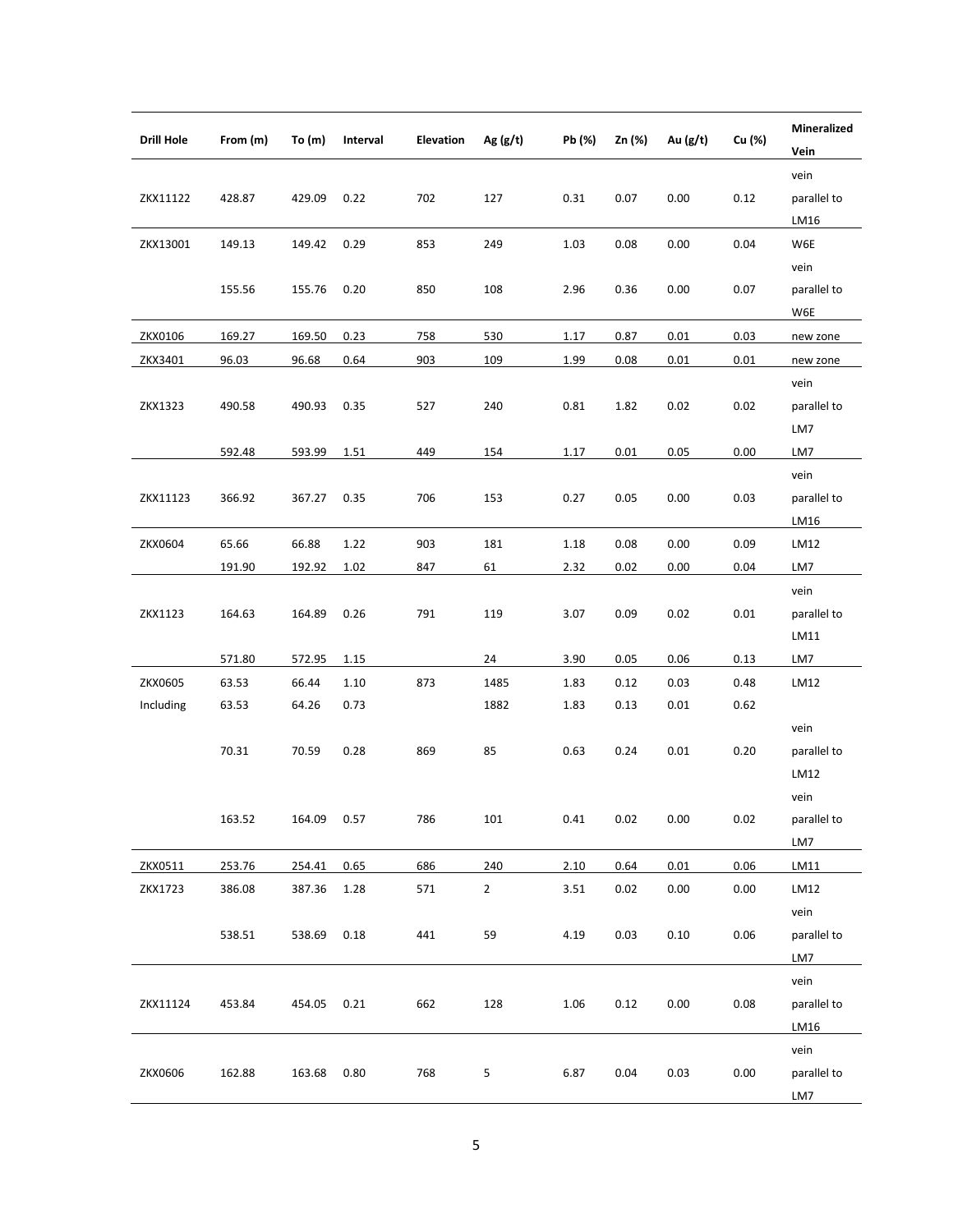| <b>Drill Hole</b> | From (m) | To $(m)$ | Interval | <b>Elevation</b> | Ag $(g/t)$ | Pb (%) | Zn (%) | Au (g/t) | Cu (%) | Mineralized<br>Vein |
|-------------------|----------|----------|----------|------------------|------------|--------|--------|----------|--------|---------------------|
|                   |          |          |          |                  |            |        |        |          |        | vein                |
| ZKX11321          | 373.86   | 374.36   | 0.50     | 815              | 155        | 0.81   | 0.26   | 0.00     | 0.01   | parallel to         |
|                   |          |          |          |                  |            |        |        |          |        | LM16                |
|                   | 383.66   | 384.46   | 0.80     | 810              | 159        | 3.10   | 0.43   | 0.00     | 0.12   | LM16                |
| ZKX0803           | 58.80    | 59.74    | 0.94     | 921              | 538        | 0.95   | 0.05   | 0.00     | 0.11   | LM12                |
|                   | 137.28   | 137.43   | 0.15     | 908              | 43         | 2.48   | 0.13   | 0.02     | 0.05   | LM12E               |
| ZKX10804          | 224.36   | 224.93   | 0.57     | 759              | 16         | 2.86   | 0.09   | 0.01     | 0.01   | $LM8_3$             |
|                   | 544.47   | 545.41   | 0.94     | 456              | 1371       | 0.91   | 0.28   | 0.02     | 0.14   | LM8                 |
| Including         | 544.87   | 545.41   | 0.54     |                  | 2227       | 1.36   | 0.45   | 0.00     | 0.22   | LM8                 |
|                   |          |          |          |                  |            |        |        |          |        | vein                |
| ZKX11001          | 40.43    | 41.42    | 0.99     | 945              | 17         | 2.46   | 0.10   | 0.00     | 0.00   | parallel to         |
|                   |          |          |          |                  |            |        |        |          |        | LM8-3               |
|                   | 71.24    | 72.09    | 0.85     | 925              | 183        | 0.83   | 0.15   | 0.00     | 0.04   | $LM8_3$             |
|                   | 140.01   | 140.71   | 0.70     | 879              | 242        | 0.61   | 0.11   | 0.01     | 0.02   | $LM8_2$             |
| ZKX11002          | 81.16    | 81.88    | 0.72     | 909              | 178        | 0.34   | 0.04   | 0.00     | 0.01   | $LM8_3$             |
|                   | 149.31   | 149.92   | 0.61     | 855              | 110        | 2.24   | 3.12   | 0.03     | 0.01   | $LM8_2$             |
|                   |          |          |          |                  |            |        |        |          |        | vein                |
|                   | 404.40   | 404.73   | 0.33     | 660              | 180        | 0.35   | 0.10   | 0.03     | 0.03   | parallel to         |
|                   |          |          |          |                  |            |        |        |          |        | LM8                 |
|                   | 417.12   | 418.30   | 1.18     | 650              | 904        | 2.35   | 0.86   | 0.19     | 0.12   | LM8                 |
| Including         | 417.12   | 417.75   | 0.63     |                  | 1642       | 4.30   | 1.56   | 0.36     | 0.22   |                     |
| ZKX11003          | 165.63   | 166.71   | 1.08     | 830              | 32         | 2.48   | 1.32   | 0.02     | 0.01   | $LM8_2$             |
|                   |          |          |          |                  |            |        |        |          |        | vein                |
|                   | 208.23   | 208.68   | 0.45     | 795              | 32         | 5.39   | 0.50   | 0.00     | 0.01   | parallel to         |
|                   |          |          |          |                  |            |        |        |          |        | LM8-2               |
|                   |          |          |          |                  |            |        |        |          |        | vein                |
|                   | 242.06   | 242.68   | 0.62     | 766              | 97         | 2.67   | 0.08   | 0.01     | 0.02   | parallel to         |
|                   |          |          |          |                  |            |        |        |          |        | LM8-1               |
|                   | 356.82   | 357.42   | 0.60     | 668              | 464        | 0.34   | 0.04   | 0.01     | 0.03   | $LM8_1$             |
|                   | 502.41   | 504.73   | 2.32     | 544              | 228        | 2.06   | 0.37   | 0.03     | 0.10   | LM8                 |
| Including         | 503.90   | 504.73   | 0.83     |                  | 517        | 2.32   | 0.19   | 0.07     | 0.24   |                     |
| ZKX0931           | 382.58   | 384.92   | 2.34     | 766              | 46         | 0.01   | 0.05   | 3.34     | 4.65   | new zone            |
| <b>ZKX0005</b>    | 86.11    | 86.39    | 0.27     | 843              | 31         | 3.59   | 0.27   | 0.05     | 0.02   | LM25                |
|                   |          |          |          |                  |            |        |        |          |        | vein                |
| ZKX12802          | 143.70   | 153.81   | 6.81     |                  | 314        | 1.99   | 0.4    | 0.07     | 0.07   | parallel to         |
|                   |          |          |          |                  |            |        |        |          |        | W6                  |
| Including         | 149.52   | 149.74   | 0.22     |                  | 1087       | 16.39  | 7.57   | 0.05     | 0.68   | W6W                 |
|                   | 152.50   | 153.81   | 1.31     |                  | 959        | 4.29   | 0.08   | 0.13     | 0.17   | W6                  |
|                   | 282.19   | 286.92   | 4.73     | 655              | 96         | 1.88   | 0.17   | 0.05     | 1.55   | W6E1                |
| ZKX3201           | 371.98   | 374.81   | 2.01     |                  | 175        | 1.03   | 0.06   | 0.05     | 0.16   | vein                |
|                   |          |          |          |                  |            |        |        |          |        | parallel to         |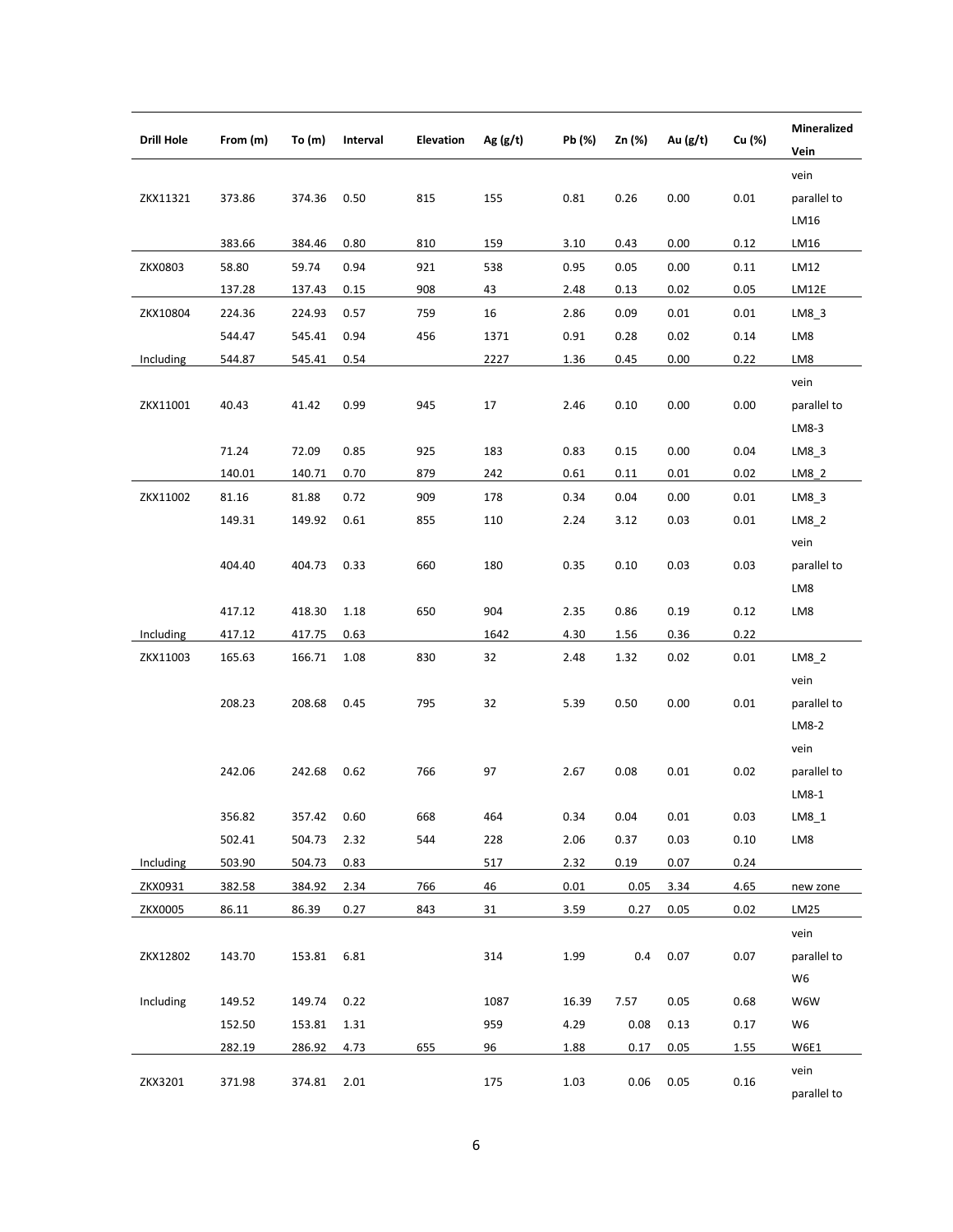| <b>Drill Hole</b> | From (m) | To $(m)$ | Interval | <b>Elevation</b> | Ag $(g/t)$ | Pb (%) | Zn (%) | Au $(g/t)$ | Cu (%) | Mineralized<br>Vein |
|-------------------|----------|----------|----------|------------------|------------|--------|--------|------------|--------|---------------------|
|                   |          |          |          |                  |            |        |        |            |        | LM17                |
| Including         | 374.25   | 374.62   | 0.37     | 639              | 874        | 3.32   | 0.17   | 0.05       | 0.77   | LM17                |
|                   |          |          |          |                  |            |        |        |            |        | vein                |
| ZKX1323           | 490.58   | 490.93   | 0.35     | 527              | 240        | 0.81   | 1.82   | 0.02       | 0.02   | parallel to         |
|                   |          |          |          |                  |            |        |        |            |        | LM7                 |
|                   | 592.48   | 593.99   | 1.51     | 449              | 154        | 1.17   | 0.01   | 0.05       | 0      | LM7                 |
| ZKX3601           | 187.35   | 190.81   | 3.45     | 811              | 413        | 5.16   | 0.15   | 0.08       | 0.35   | LM16                |
| Including         | 189.19   | 190.21   | 1.02     | 811              | 1290       | 16.42  | 0.43   | 0.14       | 1.12   | LM16                |
|                   |          |          |          |                  |            |        |        |            |        | vein                |
|                   | 214.74   | 214.89   | 0.15     | 789              | 640        | 2.34   | 1.68   | 0.1        | 0.02   | parallel to         |
|                   |          |          |          |                  |            |        |        |            |        | LM17                |

#### **Quality Control**

Drill cores are in NQ size. Drill core samples, limited by apparent mineralization contact or shear/alteration contact, were split into halves by saw cutting. The half cores are stored in the Company's core shacks for future reference and checking, and the other half core samples are shipped in security sealed bags to three labs: (1) the Analytical Lab of Henan Non-Ferrous Metals Geological and Exploitation Institute in Zhengzhou (Zhengzhou Nonferrous Lab); (2) the Henan Rock Minerals Testing Center in Zhengzhou (Henan Testing Center); and (3) the SGS lab in Tianjin. All labs are officially accredited labs in China. Adopted analytical methods in the three labs are as follows:

#### *Zhengzhou Nonferrous Lab*

The sample preparation consists of drying, crushing and splitting of a 250-gram subsample which is then pulverized to minus-200 mesh. Two-acid digestion and AAS finish are utilized on a 0.5-gram sample for silver, lead and zinc analysis. Titration is utilized as a modified process for higher grade materials.

#### *Henan Testing Center*

Sample is dried and crushed to minus 1mm and then split to a 200-300g subsample which is further pulverized to minus 200 mesh. Two subsamples are prepared from the pulverized sample. One is digested with aqua regia for gold analysis with AAS, and the other is digested with two-acids for analysis of silver, lead, zinc and copper.

#### *SGS Lab*

Sample is dried, crushed and split to a 250-gram subsample which is further pulverized to 85 per cent passing 200 mesh. Fire assay and AAS finish are utilized for gold assay. Four-acid digestion and ICP-AES finish are used in analyzing silver, lead, zinc and copper.

A routine quality assurance/quality control procedure is adopted at each lab to monitor the analytical quality at the lab. Certified reference materials ("CRM"), pulp duplicates and blanks are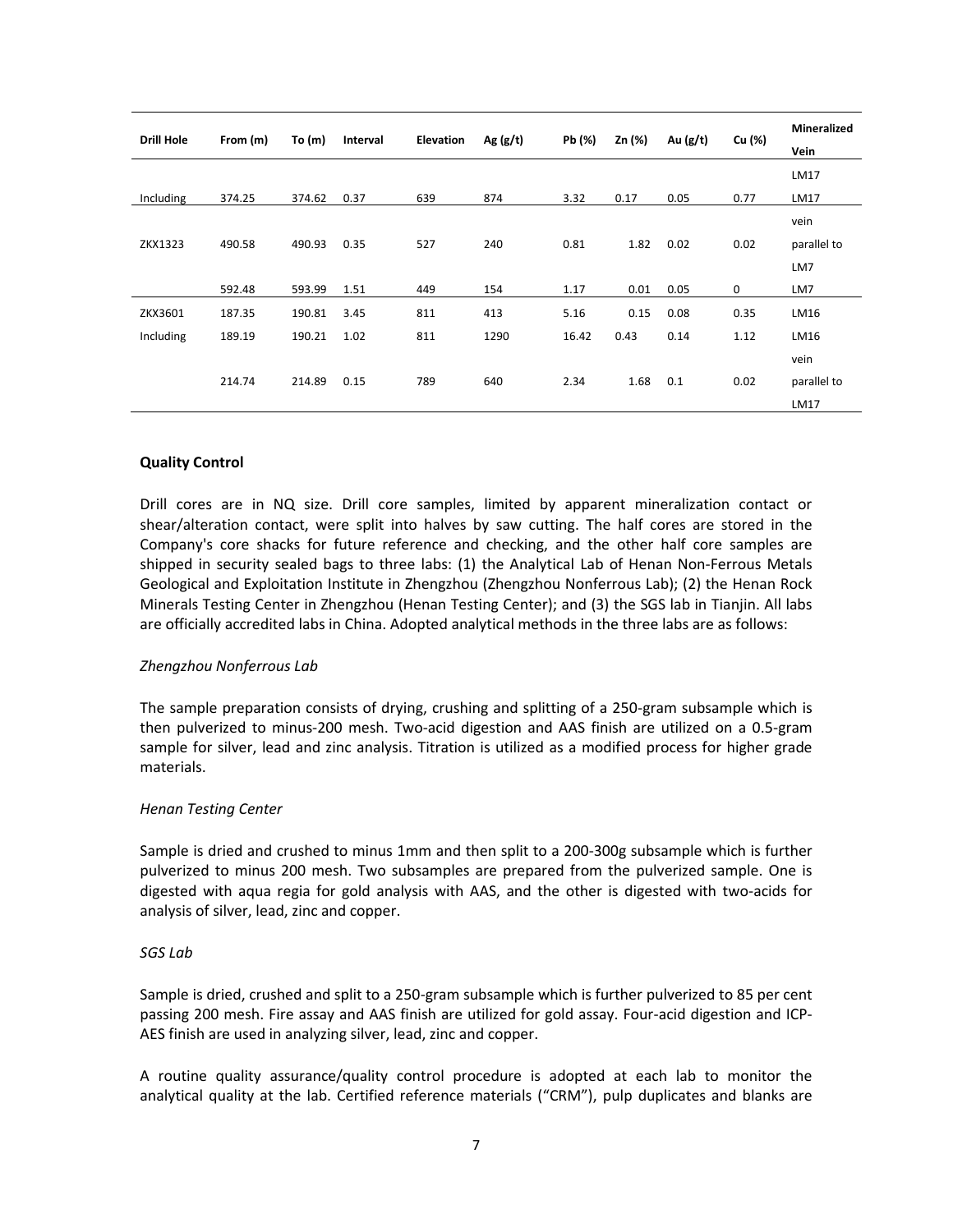inserted into each lab batch of samples. QA/QC data at the lab are attached to the assay certificates for each batch of samples.

The Company maintains a comprehensive quality assurance and quality control program to ensure best practice in sample preparation and analysis of the drill core samples. Project geologists regularly insert CRM, field duplicates and blanks to each batch of core samples to monitor the sample preparation and analysis procedures at the labs. The analytical quality of the labs is further evaluated with external checks by sending about 3% of the pulp samples to higher level labs to check for lab bias.

Data from both the Company's and the labs' QA/QC programs are timely reviewed and evaluated by project geologists.

Rujin Jiang, P. Geo., is the Qualified Person on the project as defined under NI 43-101. He has verified the information and has reviewed and approved the contents of this news release.

#### **About Silvercorp**

Silvercorp is engaged in the acquisition, exploration, development and mining of high-grade silverrelated mineral properties in China and Canada. Silvercorp is the largest primary silver producer in China through the operation of the four silver-lead-zinc mines at the Ying Mining District in the Henan Province of China. Silvercorp recently acquired the XBG and XHP silver-gold-lead-zinc mines nearby the Ying Mining District in Henan Province, further consolidating the region. Silvercorp has commenced production at its second production foothold in China, the BYP gold-lead-zinc project in Hunan Province, and is currently constructing the mill and related facilities in preparation for mining at the GC silver-lead-zinc project in Guangdong Province. In Canada, Silvercorp is preparing an application for a Small Mine Permit for the Silvertip high grade silver-lead-zinc mine project in northern British Columbia to provide a further platform for growth and geographic diversification. The Company's shares are traded on the New York Stock Exchange (symbol: SVM) and Toronto Stock Exchange (symbol: SVM) and are included as a component of the S&P/TSX Composite and the S&P/TSX Global Mining Indexes.

**For further information:** SILVERCORP METALS INC., Rui Feng, Chairman & CEO and Jonathan Hackshaw, Investor Relations Director , Phone: (604) 669-9397, Fax: (604) 669-9387, Toll Free 1(888) 224-1881, Email: investor@silvercorp.ca, Website: www.silvercorp.ca.

#### **CAUTIONARY DISCLAIMER -- FORWARD LOOKING STATEMENTS**

Certain of the statements and information in this press release constitute "forward-looking statements" within the meaning of the United States Private Securities Litigation Reform Act of 1995 and "forward-looking information" within the meaning of applicable Canadian provincial securities laws. Any statements or information that express or involve discussions with respect to predictions, expectations, beliefs, plans, projections, objectives, assumptions or future events or performance (often, but not always, using words or phrases such as "expects", "is expected", "anticipates", "believes", "plans", "projects", "estimates", "assumes", "intends", "strategies", "targets", "goals", "forecasts", "objectives", "budgets", "schedules", "potential" or variations thereof or stating that certain actions, events or results "may", "could", "would", "might" or "will" be taken, occur or be achieved, or the negative of any of these terms and similar expressions) are not statements of historical fact and may be forward-looking statements or information. Forward-looking statements or information relate to, among other things: the price of silver and other metals; the accuracy of mineral resource and mineral reserve estimates at the Company's material properties; the sufficiency of the Company's capital to finance the Company's operations; estimates of the Company's revenues and capital expenditures; estimated production from the Company's mines in the Ying Mining Camp; timing of receipt of